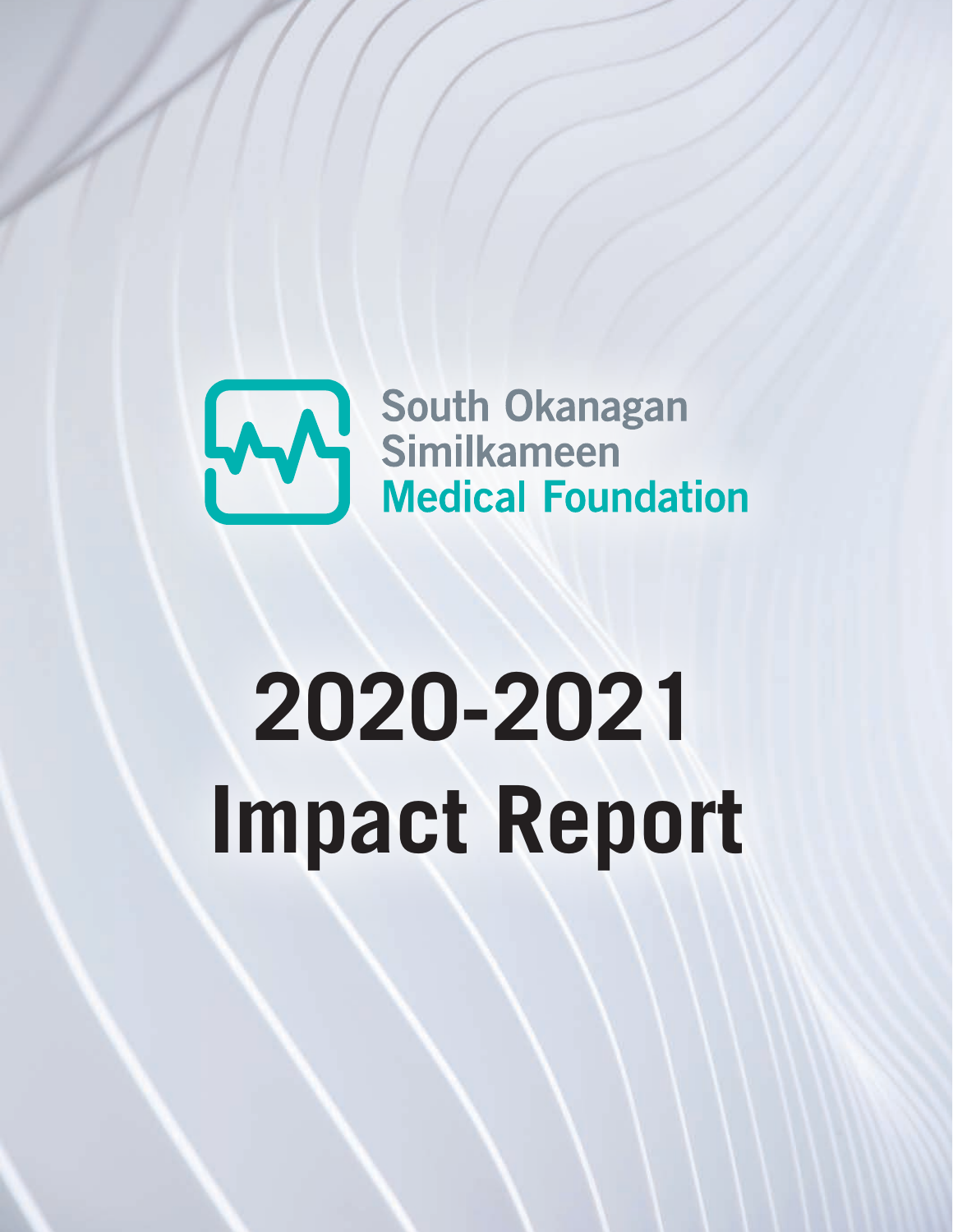## MESSAGE FROM THE BOARD CHAIR

2020-2021 was indeed a challenging time. The COVID pandemic has created a new normal. I am grateful that our donors have continued to see the need for their support as they continue to make financial gifts to the Foundation.

I would like to recognize our wonderful staff for their dedication and commitment to a job well done. This past year has been one I could never have imagined. A serious pandemic severely hamstrung our fundraising activities and for most of the year, we did not have an Executive Director in place. Individually all stepped up and pitched in without being asked. I also want to offer a special thanks to Mark Spalding who is leaving the Foundation as Mark has accomplished several significant steps in restructuring our financial reporting. We wish



him the best in his next endeavors, knowing he and his wife Susan will continue to be friends of the Foundation.

Thank you to our Board of Directors for their support this past year and to that end, I would like to recognize the contributions of Board Directors who have ended their term of service. In particular, Judy Jeffries and Nancy Leardo will be fondly remembered for their contributions and we are fortunate that although their Board service has come to an end, they continue to believe in the importance of our mission.

Thank you to our volunteers, the more than 1,700+ donors and the 4 hospital auxiliaries in the region who give so graciously in support of improving healthcare. You are the reason we are successful and impactful.

As we look forward to next year, we are intentional and purposeful in strengthening our performance in the following key areas:

- Re-establishing/growing relationships with stakeholders/donors;
- Expanding our funding to areas outside of Penticton while continuing to support the work needed in Penticton;
- Creating and executing a communications plan to generate more awareness of the Foundation;
- On-going continuous improvements of our systems and processes to optimize our impact and elevate our processes.

This coming year will also see the installment of our new Chief Executive Officer Sally Ginter, and our new Director of Finance Tracey Dueck. Both individuals bring strong backgrounds from which the Foundation will benefit. In closing, thank you for your support and staying with us during these times of high emotions and uncertainty. We are committed to bettering our communities and with your help, will continue to bring positive impacts and improve health care delivery throughout the South Okanagan and Similkameen.

Respectfully submitted,

Peter Steele Board Chair, South Okanagan Similkameen Medical Foundation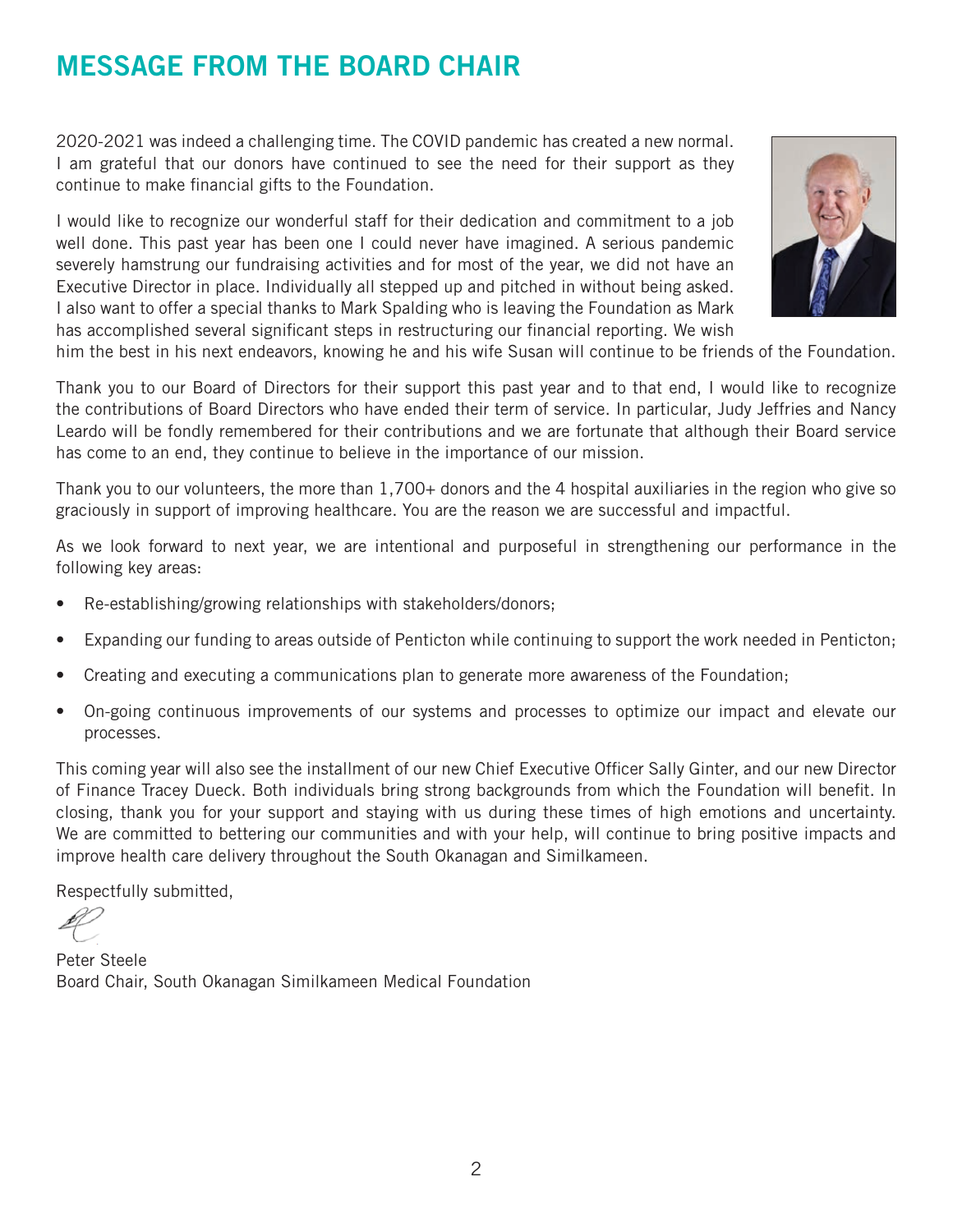FINANCIAL REPORT *Fiscal Year Ending March 31, 2021* 





Despite the challenges of fundraising in the COVID environment, the Foundation successfully raised of which \$3,454,605 came from donations. Total expenses inclusive of the operations of the Foundation and of which \$3,454,600 came from donations. Total expenses inclusive of the operations of the Foundation and the operations of the SOS Café, were \$777,590. Total expensed funding by the Foundation was \$2,862,559. the Foundation and  $\frac{1}{2}$  care  $\frac{1}{2}$ ,  $\frac{1}{2}$ ,  $\frac{1}{2}$ ,  $\frac{1}{2}$ ,  $\frac{1}{2}$ ,  $\frac{1}{2}$ ,  $\frac{1}{2}$ ,  $\frac{1}{2}$ ,  $\frac{1}{2}$ ,  $\frac{1}{2}$ ,  $\frac{1}{2}$ ,  $\frac{1}{2}$ ,  $\frac{1}{2}$ ,  $\frac{1}{2}$ ,  $\frac{1}{2}$ ,  $\frac{1}{2}$ ,  $\frac{1}{2}$ ,  $F_{\text{rad}}$  and ponding  $\mathcal{L}$  Scanner, with invoices still being processes still being processes still being processed and pending. Despite the challenges of fundraising in the COVID environment, the Foundation successfully raised \$4,734,623, We continue to honour commitments for the David E. Kampe Tower and the CT Scanner, with invoices still being processed and pending.